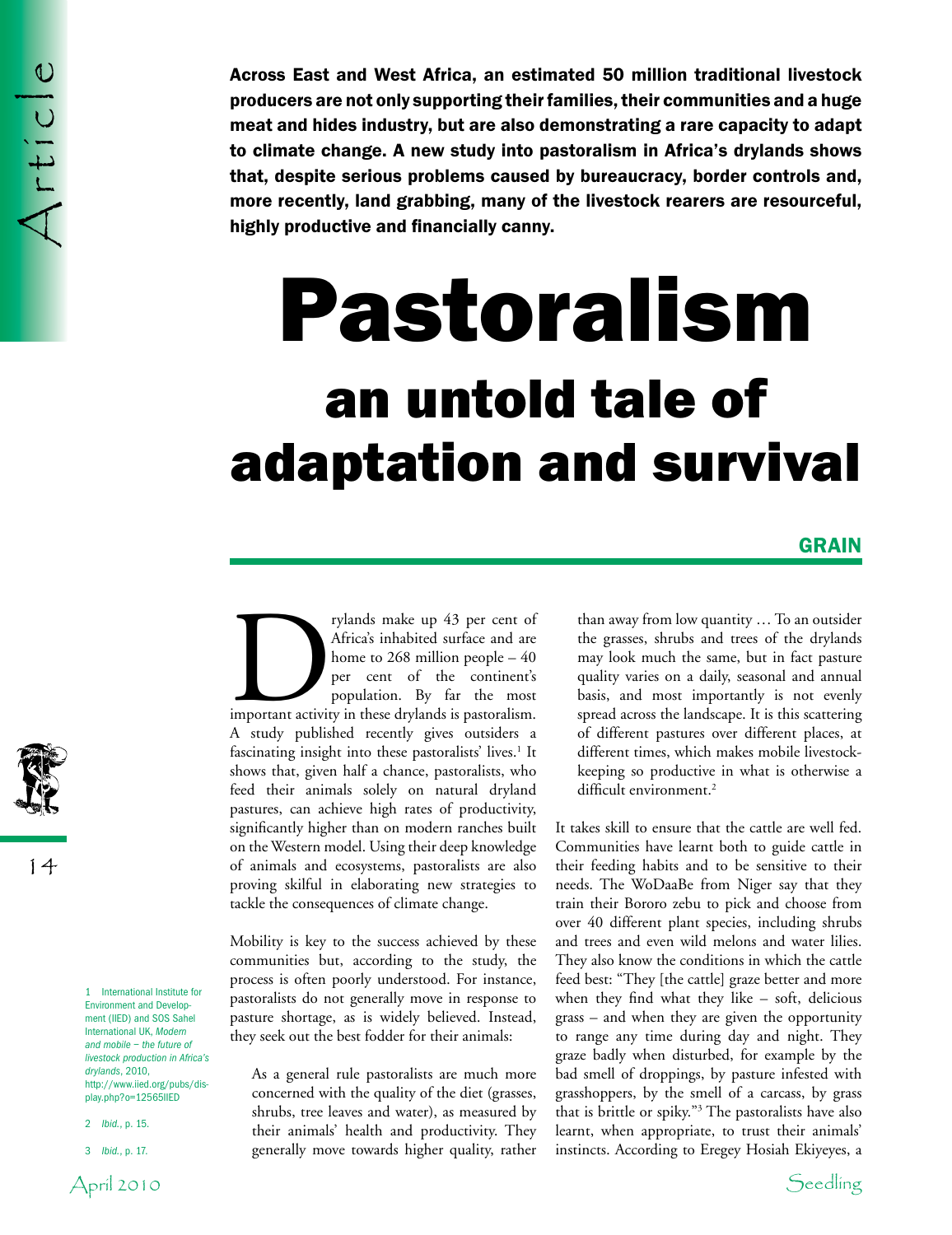

*Pastoralists no longer automatically take their cattle to the nearest market, but choose the one with the best prices.*

Turkana from Kenya: "Another reason why people move is that your livestock will just force you to move because they know there is better grass in another place."4

When a community is considering a move, skill and tact are needed to manage the social relationships both within the community itself and with other communities using the land in the new area. This becomes particularly important when a group is facing an emergency and levels of stress are high. Bot Bor Bule, a Borana elder in Ethiopia, explains how his community responded to a drought:

When rain fell in another area we got information about it. Our "ola" (camp) is composed of 28 households. Nine households wanted to shift, 19 said shifting has consequences, let's wait. We democratically decided to separate. Every movement has a big impact on women and animals so people are often reluctant to take a risk. The nine households sent a delegation to go and scout for pastures and water-use rights,

and meet with the communities where the rain was. We have to ask them for rights to camp with them. This "scouting" is done by a very important person. They have to be truthful, observant, accepted by the new community and trusted by their own community. Once the community accepted us to come they assisted us to settle. For one and a half months they provided us with grain and provided us with security until our animals were lactating again."5

### High productivity

When they are free to manage their mobility as they wish, pastoralists can achieve very high levels of productivity:

Modern ranching is often believed to be an improvement over traditional livestock management. Many governments in Africa believe ranches will produce more and betterquality beef and milk than pastoralism. Ranches,



15

## Table 1: Comparative productivity of pastoralism and ranching

|                                | Productivity of pastoralism and ranching | Unit of measure                |
|--------------------------------|------------------------------------------|--------------------------------|
| Ethiopia (Borana) <sup>1</sup> | 157% relative to Kenyan ranches          | MiGE/ha/yr (calories)          |
| Kenya (Maasai) <sup>2</sup>    | 185% relative to East African ranches    | Kg of protein production/ha/yr |
| Botswana <sup>3</sup>          | 180% relative to Botswana ranches        | Kg of protein production/ha/yr |
| Zimbabwe <sup>4</sup>          | 150% relative to Zimbabwean ranches      | US\$ generated/ha/yr           |

1 W.J. Cossins, "The productivity of pastoral systems", *ILCA Bulletin*, 21: 10–15, 1985.

2 D. Western, "The environment and ecology of pastoralists in arid savannas", *Development and Change*, 13: 183–211, 1982.

3 N. De Ridder and K.T. Wagenar, "A comparison between the productivity of traditional livestock systems and ranching in E. Botswana", *ILCA Newsletter*, 3 (3): 5–6, 1984.

4 J.C. Barnett, *The economic role of cattle in communal farming systems in Zimbabwe*, Pastoral Development Network paper 32b, ODI, London, 1992.

4 *Ibid.*, p. 17.



<sup>5</sup>  *Ibid.*, p. 16.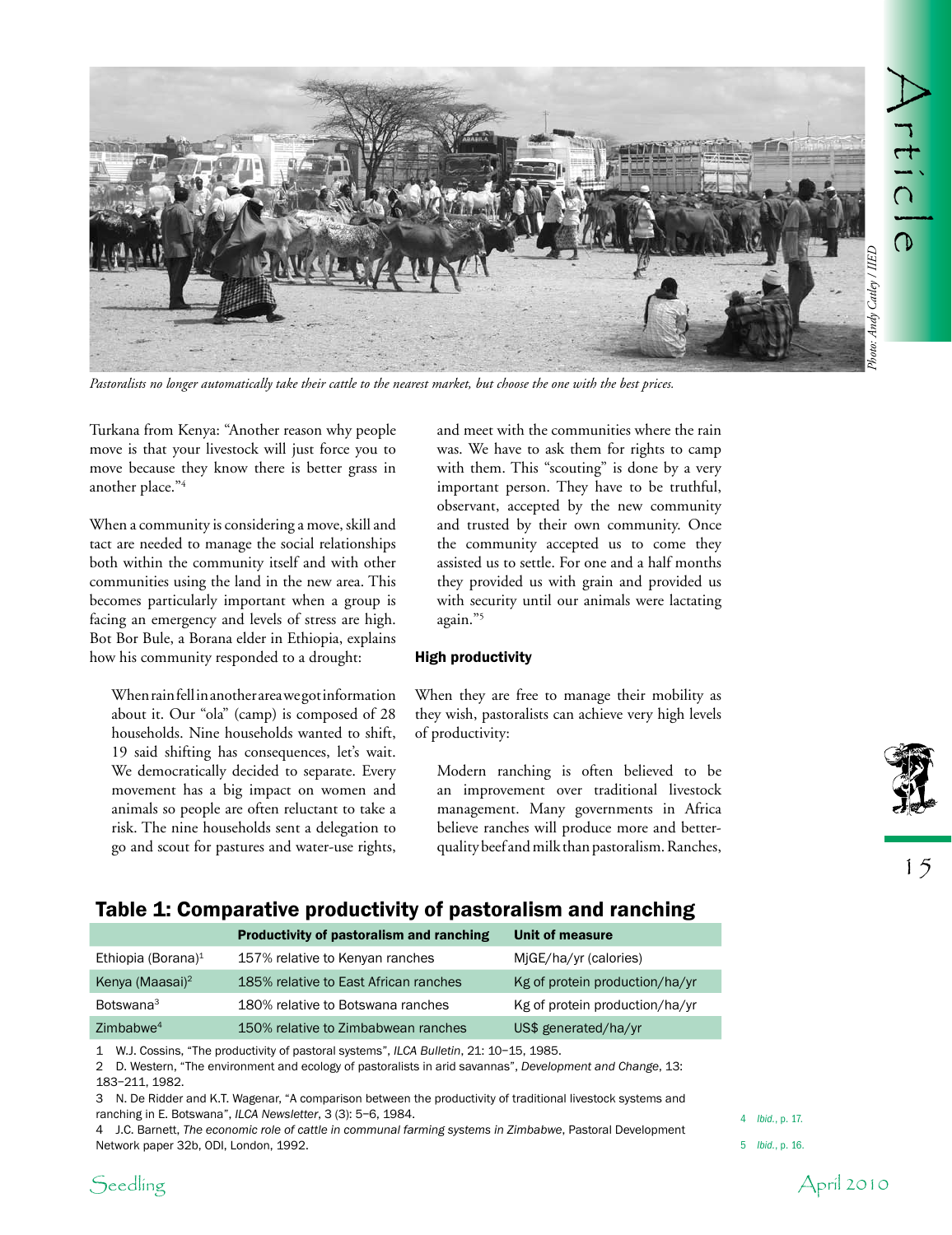

*Cattle drink from the trough while camels wait their turn at the borehole in Lehey, Somali region, Ethiopia. Thousands of animals come to the borehole every day.*

which control stocking densities and invest in high-yielding cattle breeds, water development and veterinary inputs, are able to meet the international health standards required for the export trade. But research in Ethiopia, Kenya, Botswana and Zimbabwe, comparing the productivity of ranching against pastoralism, all came to the same conclusion: pastoralism consistently outperformed ranching, and to a quite significant degree. Whether measured in terms of meat production, generating energy (calories) or providing cash, pastoralism gives a higher return per hectare of land than ranching. Whereas commercial cattle-ranching tends to specialise in only one product – meat – pastoralism provides a diverse range of outputs, including meat, milk, blood, manure, traction, which when added up is of greater value than meat alone [*see* table 1].6

Many pastoralists have also been quick to take advantage of new technology, particularly mobile phones:

Tirina ole Kailonko is a Maasai herder who lives in Mbirikani in Kajiado district of southern Kenya. When Tirina wants to sell his cows he has a choice of three markets: Emali which is 50 km away, Mombasa 350 km away and Nairobi 150 km away. With improvements in communication infrastructure, Tirina no longer relies on friends and middlemen. He uses his cellphone to speak to his contacts or queries the national livestock marketing information system for prices of cattle in the markets. Based on the cost of transporting the animals by truck and the time it takes to get his cattle to the market, he is then able to

make a decision on which market to deliver his load of animals to. According to Tirina, prior knowledge of the expected average prices in different markets has improved his bargaining power. He has gradually becomes independent of middlemen in the livestock marketing chain, and has improved his income.<sup>7</sup>

Pastoralism is important to the local economies: in many countries of the Sahel its contribution to the total agricultural output is above 40 per cent.<sup>8</sup> There are also other very important benefits that pastoralism brings, which are not captured in GDP figures: "National accounts are based only on the value of final products such as meat and hides, and leave out the many social, security and ecological benefits mobile livestock production adds to economies."9

The dynamics behind pastoralism are subtle and delicate. Very often western governments and development agencies fail to grasp the complexities, and have unwittingly adopted policies that, although well-intentioned, have done long-term damage to the communities. Drought relief is a case in point:

Millions and millions of US dollars have been spent in pastoral drought relief in dryland Africa since the 1970s. Nearly all of this money has gone on buying food aid, which while saving pastoral lives has failed to save livelihoods. For many pastoral communities, the return of the rains after the drought has not allowed them to return to mobile livestock keeping. Having lost their animals during the drought, they either remain in or around the towns from which they achieved the food aid that saved their lives, sometimes succeeding in a new livelihood, or they try their hand at agriculture, charcoal making or, in extreme cases, adopting a violent lifestyle. This failure is not only a human tragedy but an economic one too, as governments bear both the price of livestock production forgone and the cost of supporting these communities.<sup>10</sup>

Another important issue raised by this study is the role of pastoralism in both mitigating and adapting to climate change. Grasslands store about 34 per cent of the global stock of carbon dioxide. Africa – which covers about one fifth of the earth's land area – is the key continent, for it has about 13 million sq. km of grasslands, far more than any other region in the world. If the grassland becomes degraded or is converted to cropland, it loses its capacity to store this carbon. So pastoralists, by helping to maintain the grasslands, are playing



6 *Ibid.*, p. 19.

7 Provided to the study by Mariuki Gatarwa Global Livestock Research Support Program – Livestock Information Network and Knowledge System , Nairobi, Kenya.

8 WISP, *Global review of the economics of pastoralism*, Nairobi, 2006.

- 9 *Modern and mobile*, p. 25.
- 10 *Ibid.*, p. 65.

April 2010 Seedling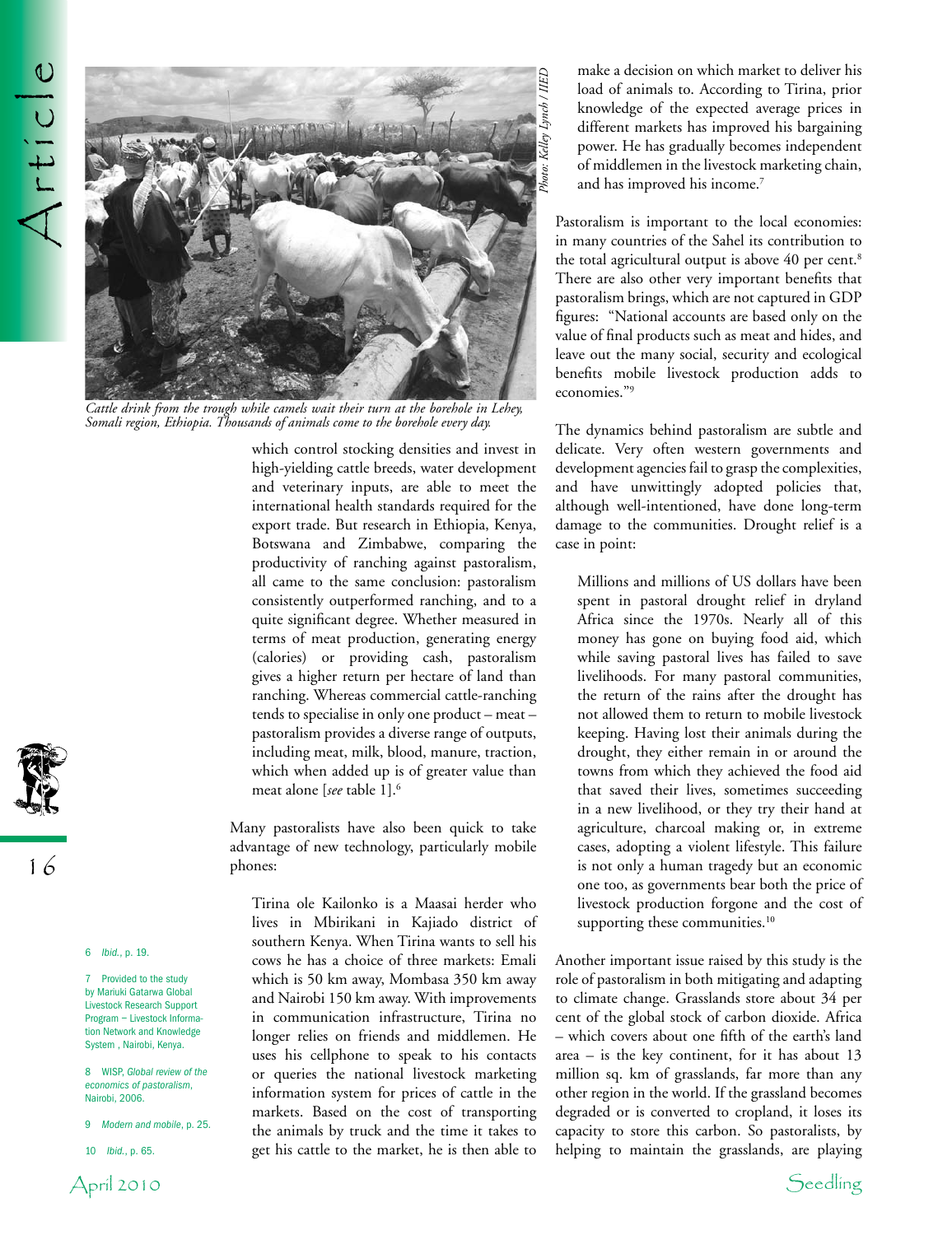# Box 1: Land loss in numbers<sup>1</sup>

- In Ethiopia, the Afar have lost over 408,000 hectares of prime dry-season grazing along the Awash river to irrigated farming and the Awash National Park, while in the Somali region over 417,000 hectares of prime grazing land have been converted to rain-fed and irrigated agriculture in the last 60 years. •
- In Senegal, thousands of hectares of riverside land were converted to commercial irrigated farming in the 1950s, seriously disrupting the seasonal movements of livestock and denying them access to highly nutritious dry-season grazing. •
- In Mali, the state-run cotton company (CMDT) expanded into the region of Kita in 1991. Thousands of agricultural migrants flocked to the area occupying former pastoral lands and investing their profits in livestock that now compete with pastoralist-owned animals for access to pasture and water. •
- In Chad, it is estimated that in 20–30 years, about 2 million hectares, 5 per cent of the total land area, will have been lost to pastoralism because of agricultural expansion. •
- In Tanzania, over 30 per cent of land is classified as national parks, game reserves, hunting blocks, or protected forests from which pastoralists are either excluded or to which they have restricted rights of access. •
- 1 *Modern and mobile*, p. 40.

a key role in carbon sequestration. The study reiterates a point made by GRAIN in its special *Seedling* on climate change:<sup>11</sup> it is quite wrong to include pastoralism in a general livestock category that also contains high-intensity industrial meat and dairy production. It is extremely unlikely that pastoralism makes any significant contribution to the estimated 18 per cent of global greenhouse gas emissions attributed by the UN to the livestock sector.<sup>12</sup> While further study is required, it is probable that on the contrary pastoralism, through its role in conserving grasslands, plays an important positive role in mitigating the crisis.

Pastoralists could also play a key role in adaptation. For some 7,000 years they have used mobility to respond rapidly to variations in the drylands' climate, and they have developed strategies for spreading the risk of losing their stock. This means that they are in a much better position to adapt quickly and successfully to the changing climate than are those tied to sedentary land uses. If Africa is to take advantage of these skills, pastoralists must be included in decision-making at all levels: "To continue to adapt, pastoralist communities need to be informed of changes to come, to be involved in planning for the future, including measures to secure mobility together with access to grazing and water, and to explore new ways to secure their livelihoods."<sup>13</sup>

## Constraints on pastoralism

Despite the undoubted economic, social and environmental benefits it brings, pastoralism is under threat. Some of the constraints are the result

of the arbitrary way African territory was carved up into nation states by the European powers towards the end of the nineteenth century. Pastoral communities were split apart, with seasonal grazing lands divided and trade routes closed. Even today, pastoralists face constant hassle as they try to cross borders.

However, a much more serious problem for them stems from the recent expansion in farming:

The slow but inexorable advance of family farms, combined in places with the establishment of large-scale commercial farming, is swallowing up vast areas of grazing lands. The United Nations Environment Programme (UNEP) has called for a moratorium on the expansion of large mechanised farms in Sudan's central semi-arid regions, sounding a warning that it

11 GRAIN, *Seedling*, October 2009, http://www.grain.org/ seedling/?id=657

12 See FAO, *Livestock's Long Shadow: environmental issues and options*, Rome, 2006 http://www.fao.org/ docrep/010/a0701e/ a0701e00.HTM

13 *Modern and mobile*, p. 74.



17



*A Hamar man ploughs his land after the first rains. As agro-pastoralists the Hamar keep cattle and also grow crops.*